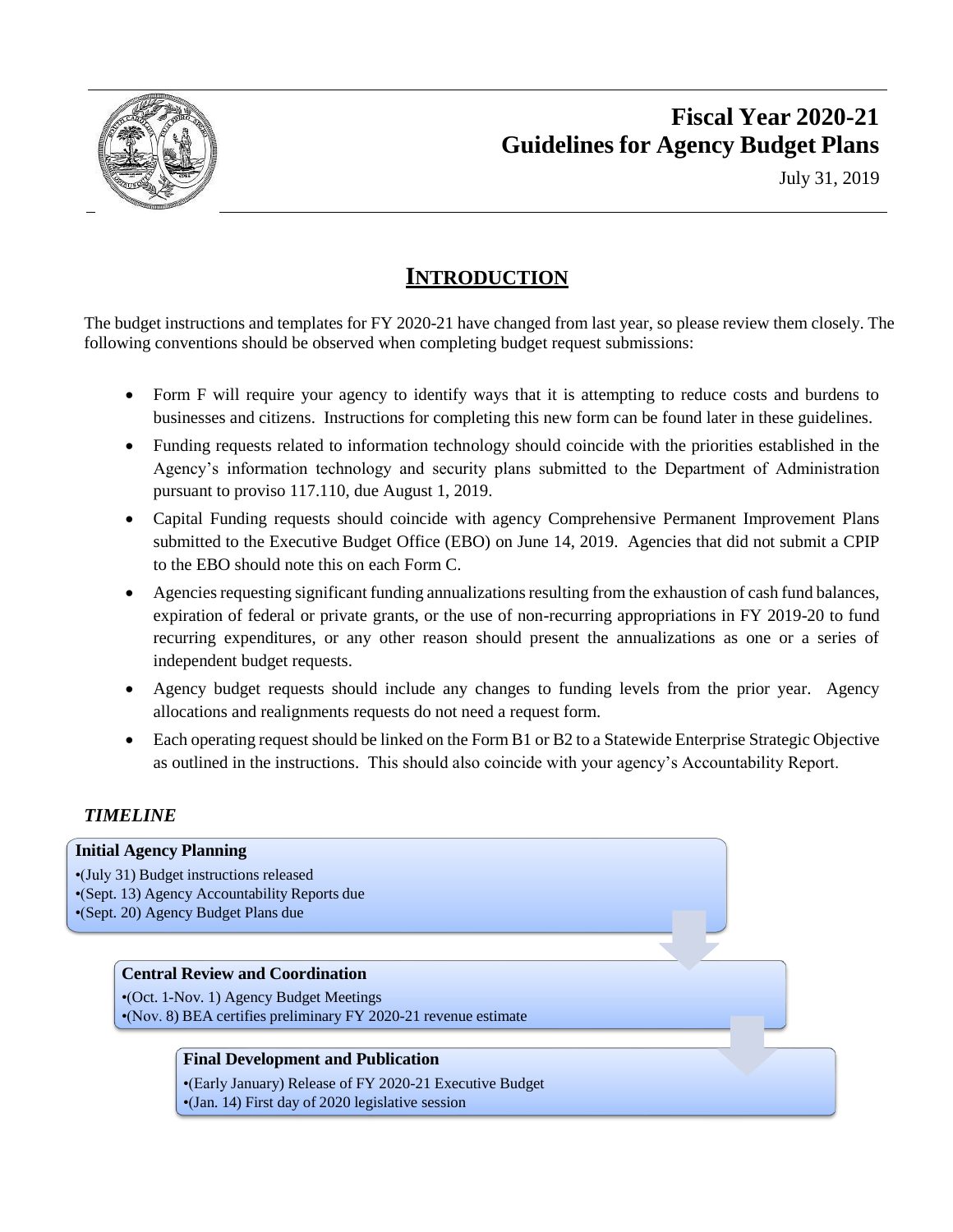# **METHOD OF SUBMISSION**

| <b>DEADLINE</b>                         | Printed and electronic copies of agencies' budget plans must be filed by Friday,<br>September 20, 2019. All Forms must be submitted along with the proper signatures.                                                                                                                                                                                                                                                                                                                                                                                                                                                                                             |
|-----------------------------------------|-------------------------------------------------------------------------------------------------------------------------------------------------------------------------------------------------------------------------------------------------------------------------------------------------------------------------------------------------------------------------------------------------------------------------------------------------------------------------------------------------------------------------------------------------------------------------------------------------------------------------------------------------------------------|
| <b>COMPONENTS</b>                       | Each agency must submit printed and electronic versions of the following:<br>Form A: Summary (MS Word)<br>$\bullet$<br>Agencies must also submit electronic versions of any of the following that apply:<br>Form B1: Recurring Operating Request (MS Word)<br>$\bullet$<br>Form B2: Non-Recurring Operating Request (MS Word)<br>٠<br>Form C: Capital Request (MS Word)<br>$\bullet$<br>Form D: Proviso Revision Request (MS Word)<br>٠<br>Form E: Agency Cost Savings and General Fund Reduction Contingency<br>Plan (MS Word)<br>Form F: Reducing Cost and Burden to Businesses and Citizens (MS Word)<br>$\bullet$<br><b>Executive Summary (MS Excel)</b><br>٠ |
| <b>PRINTED</b><br><b>SUBMISSIONS</b>    | A printed and signed copy of Form A should be delivered to the following address:<br>Attn: Keisha Allen<br><b>Executive Budget Office</b><br>1205 Pendleton Street, Suite 529<br>Columbia, SC 29201                                                                                                                                                                                                                                                                                                                                                                                                                                                               |
| <b>ELECTRONIC</b><br><b>SUBMISSIONS</b> | Agencies must also electronically file their budget plans by emailing the required<br>documents to <b>Keisha.Allen@admin.sc.gov</b> These documents should be in the<br>same format as the original templates, except for Form A, which may be submitted<br>in PDF format to reflect the department head's signature. Otherwise, do NOT<br>submit documents in PDF format.                                                                                                                                                                                                                                                                                        |
| <b>DISTRIBUTION</b>                     | The Executive Budget Office will publish the submitted plans online for the use of<br>the Governor's Office, the House Ways and Means Committee, the Senate Finance<br>Committee, Revenue and Fiscal Affairs, and members of the public.                                                                                                                                                                                                                                                                                                                                                                                                                          |
| <b>REVISIONS</b>                        | Agencies may submit revisions to their plans until a date to be determined by the<br>Executive Budget Office. The most recent version of an agency's plan will be<br>published online alongside the agency's initial submission.                                                                                                                                                                                                                                                                                                                                                                                                                                  |
| <b>QUESTIONS</b>                        | Please direct questions to your EBO budget analyst.                                                                                                                                                                                                                                                                                                                                                                                                                                                                                                                                                                                                               |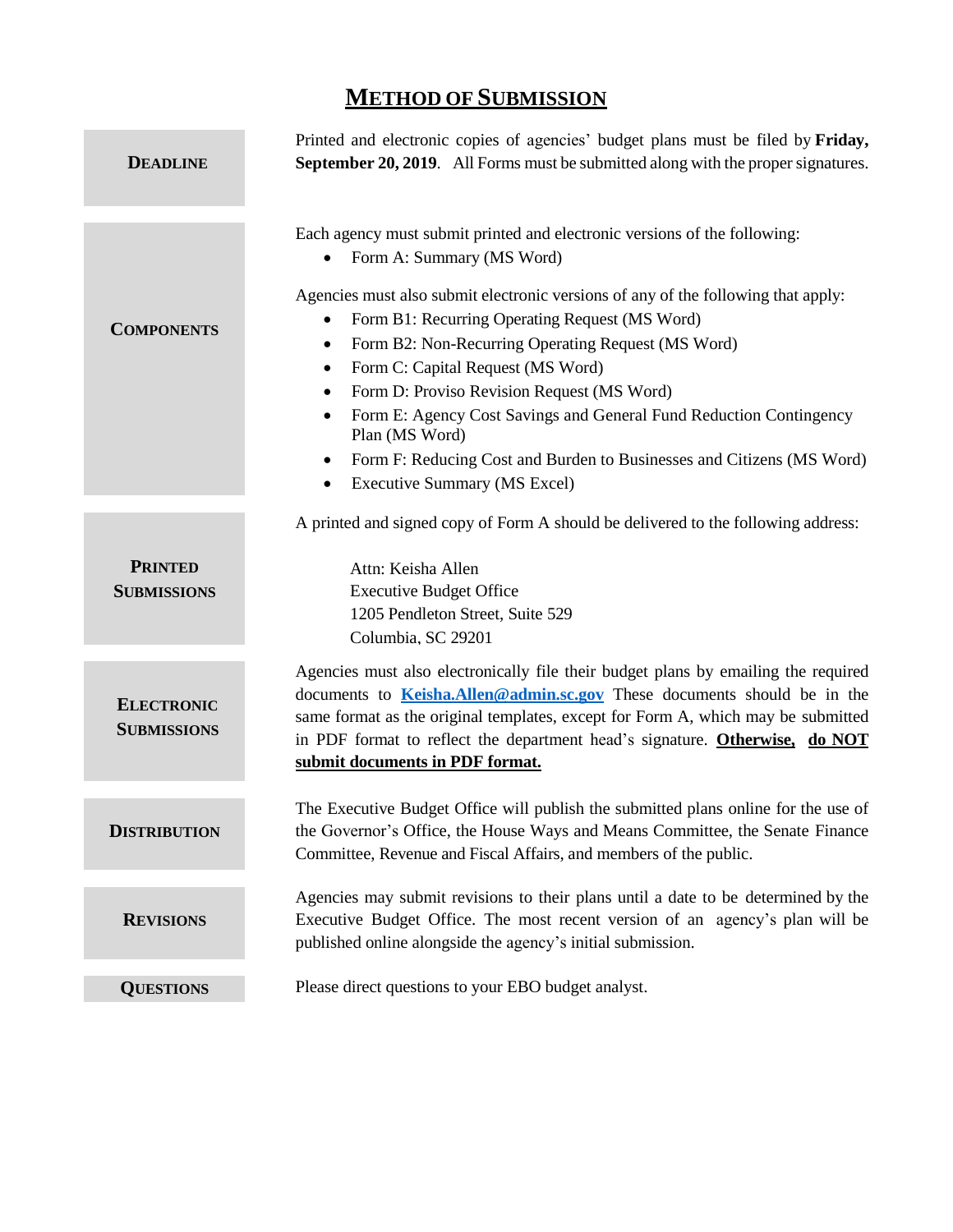# **COMPLETING THE FORMS**

The header of each form contains fields into which agencies should enter their names, codes, and section numbers. Once entered on the first page of a form, this information will be replicated throughout the document. It must be entered once for each form submitted.



Agencies should submit a single file for each individual request. For instance, an agency that wishes to modify 15 provisos would submit 15 files, one for each proviso.

The sizes of the fields on each form are not intended to limit or constrain an agency's response. Please provide as much depth and context as executive and legislative decision-makers will require in order to make informed decisions about next year's spending priorities. Also, the forms have been designed so that fields will automatically expand to accommodate lengthier submissions. Agencies should not be concerned with how this may affect pagination of the submitted forms.

### *GENERAL GUIDANCE AND KEY ASSUMPTIONS*

Agencies should adhere to the following guidelines and assumptions when developing their budget plans:

| <b>DOLLAR AMOUNTS</b>              | Dollar amounts should be reported in whole dollar increments. Do not use cents.                       |
|------------------------------------|-------------------------------------------------------------------------------------------------------|
| <b>EMPLOYEE</b><br><b>SALARIES</b> | Assume there will be no general, statewide compensation changes in FY 2020-21.                        |
| <b>EMPLOYEE</b><br><b>BENEFITS</b> | Calculate fringe benefits using the Executive Budget Office's<br>"Employer Contributions Rate Table." |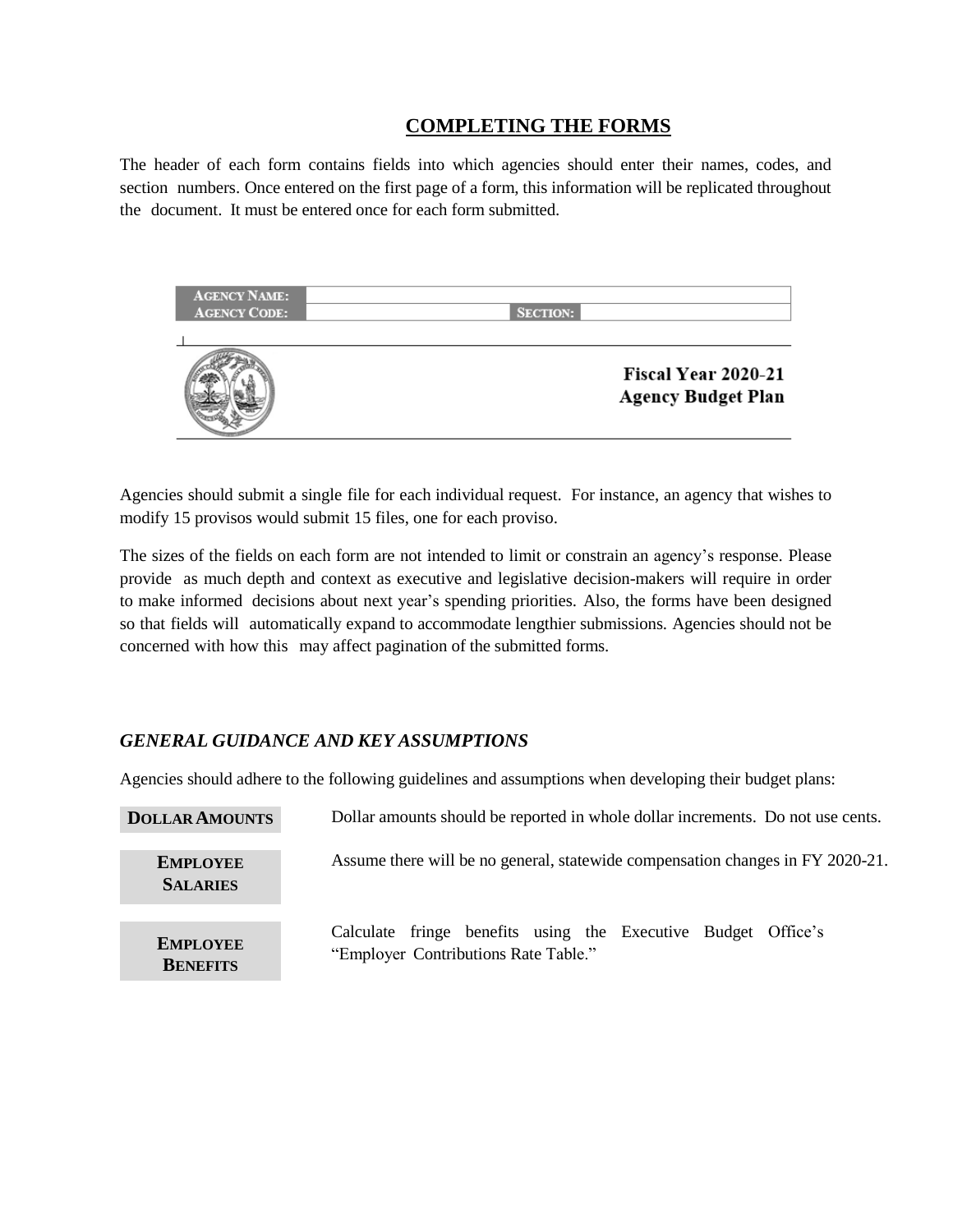## *CAPITAL BUDGETING*

A Permanent Improvement Project (PIP) must be established if the work being done is construction, renovation, maintenance or acquisition of property, including any architectural and engineering design work that is expected to result in a PIP. Master plans and feasibility studies are not considered PIPs.

| <b>DEFINITION</b>                                     | Permanent improvement projects are defined as (1) any acquisition of land, regardless<br>of cost; (2) any acquisition (as opposed to the construction) of buildings or other<br>structures, regardless of cost; (3) construction of additional facilities and any work on<br>existing facilities including their renovation, repair, maintenance, alteration or<br>demolition the total cost of which exceeds certain thresholds; (4) architectural and<br>engineering and other types of planning and design work, regardless of cost, which is<br>intended to result in a permanent improvement project; (5) capital lease purchase of<br>any facility acquisition or construction; and (6) equipment that either becomes a<br>permanent fixture of a facility or is included in the construction contract. |
|-------------------------------------------------------|---------------------------------------------------------------------------------------------------------------------------------------------------------------------------------------------------------------------------------------------------------------------------------------------------------------------------------------------------------------------------------------------------------------------------------------------------------------------------------------------------------------------------------------------------------------------------------------------------------------------------------------------------------------------------------------------------------------------------------------------------------------------------------------------------------------|
| <b>COORDINATION</b><br>WITH CPIP<br><b>SUBMISSION</b> | PIPs included in the budget plan should be clearly described and closely aligned with<br>Year 2 (FY2020-21) of the agency's 2019 CPIP submission. PIPs that were not<br>included in the agency's 2019 CPIP submission must include an explanation for the<br>omission.                                                                                                                                                                                                                                                                                                                                                                                                                                                                                                                                        |
| <b>FUNDING REQUESTS</b>                               | Capital requests involving funding from appropriations that must be authorized by the<br>General Assembly should be reasonable. Agencies should identify consequences and<br>alternative sources in the event that appropriations are not made available by the<br>legislature for such requests.                                                                                                                                                                                                                                                                                                                                                                                                                                                                                                             |

# *ACCOUNTABILITY OF FUNDS*

#### **Associating Operating Budget Requests with Statewide Enterprise Strategic Objectives**

South Carolina's statewide enterprise strategic objectives remain the same this year. Agencies are required to integrate these enterprise strategic objectives in their annual budget requests and link each operating budget request (recurring and non-recurring) that is primarily associated with at least one of the statewide enterprise strategic objectives. The selection of a statewide enterprise strategic objective would indicate the requested funds will primarily be used to support programs and services targeted to accomplish the selected objective. The figure below lists statewide enterprise strategic objectives for the State of South Carolina.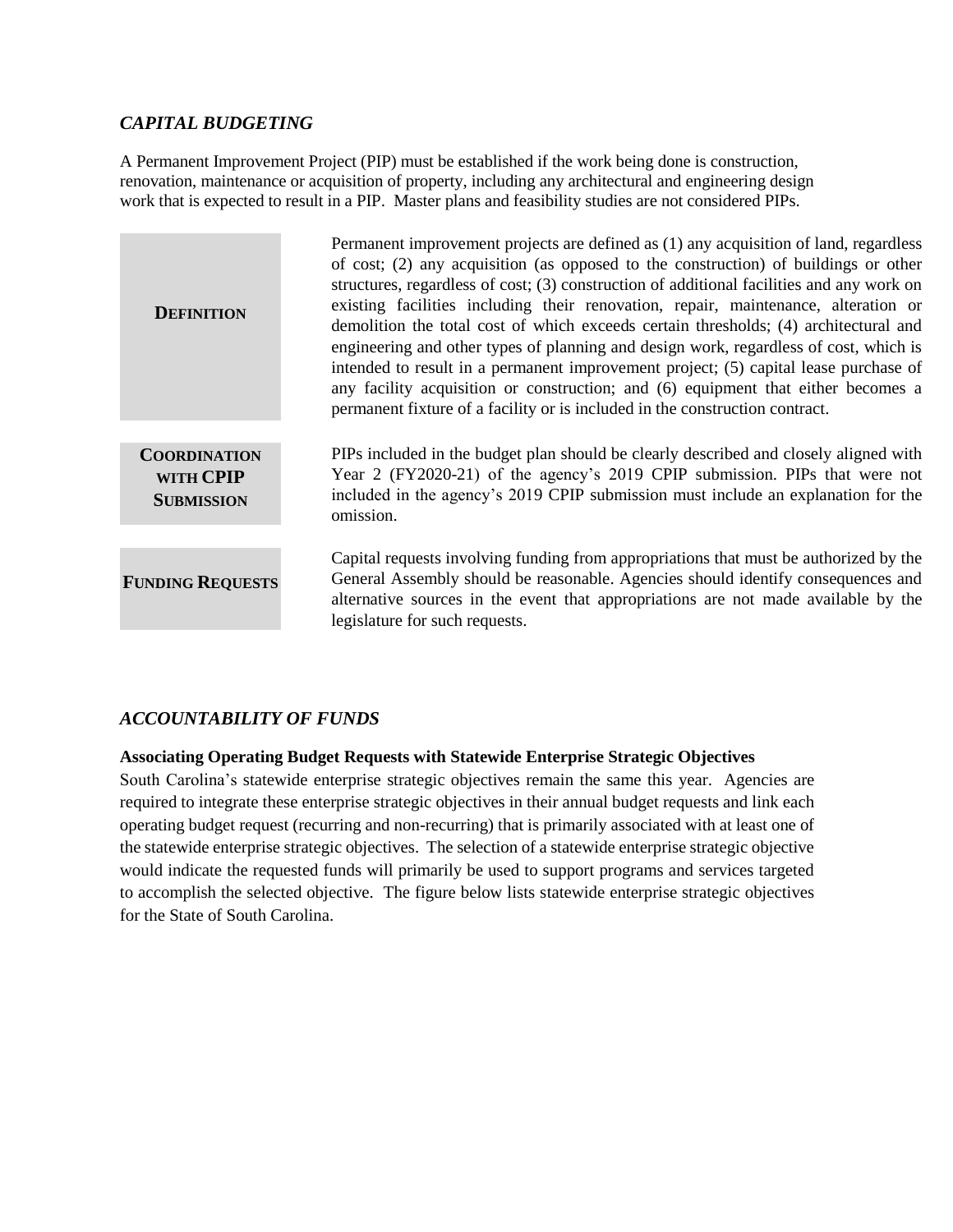#### **Statewide Enterprise Strategic Objectives**

|                                  | <b>Education, Training and Human Development</b>                                                                                                                                                                                    |                                                                                     |  |
|----------------------------------|-------------------------------------------------------------------------------------------------------------------------------------------------------------------------------------------------------------------------------------|-------------------------------------------------------------------------------------|--|
|                                  | • Improve educational infrastructure to elevate the levels of educational<br>preparedness of every South Carolinian to lead a healthy and productive life,<br>including success in a job or career and in the community.            |                                                                                     |  |
| <b>Healthy and Safe Families</b> |                                                                                                                                                                                                                                     |                                                                                     |  |
| and support services.            | • Enhance public well-being by delivering efficient and cost-effective public health                                                                                                                                                |                                                                                     |  |
|                                  | <b>Maintaining Safety, Integrity and Security</b>                                                                                                                                                                                   |                                                                                     |  |
|                                  | • Protect the safety, integrity and security of statewide public resources, data,                                                                                                                                                   |                                                                                     |  |
| emerging threats.                |                                                                                                                                                                                                                                     | infrastructure and citizens including timely response to emergencies, disasters and |  |
|                                  | <b>Public Infrastructure and Economic Development</b>                                                                                                                                                                               |                                                                                     |  |
|                                  | . Build a world-class and safe public infrastructure to enhance the quality of life of<br>our citizens and to promote the state in global competiveness as a location for<br>business, investment, talent, innovation and visitors. |                                                                                     |  |
| <b>Government and Citizens</b>   |                                                                                                                                                                                                                                     |                                                                                     |  |

#### **Accountability of Funds**

Agencies are required to identify agency-level goals, as outlined in the FY 2019-20 Strategic Planning and Performance Management template of agency's most recent accountability report, that are primarily associated with each operating budget request. In this section, agencies should clearly describe how the requested funds would help accomplish identified goals and explain how the agency would evaluate the outcome of these funds aimed to accomplish those goals. Agencies may include associated key performance measures that would allow decision makers to evaluate identified goals and use of allocated funds.

#### *AGENCY COST SAVINGS AND GENERAL FUND REDUCTION CONTINGENCY PLAN*

Agencies are required to prepare a General Fund Reduction Contingency Plan whereby you identify areas in your budget that you would reduce or eliminate if you received a 3% General Fund budget reduction from your FY 2019-20 budget. One-time expenditures from the FY 2019-20 budget will not be considered savings for the purpose of this analysis. The Executive Budget Office will provide agencies with their 3% General Fund reduction amount. Agencies are also asked to identify cost savings measures that they plan to implement in the upcoming fiscal year. This part of the form will give agencies the opportunity to emphasize their efforts to reduce costs to taxpayers and show how the funds are being reinvested within the agency to better serve the citizens of South Carolina. Only cost savings measures with an estimated impact of over \$50,000 should be included on this form.